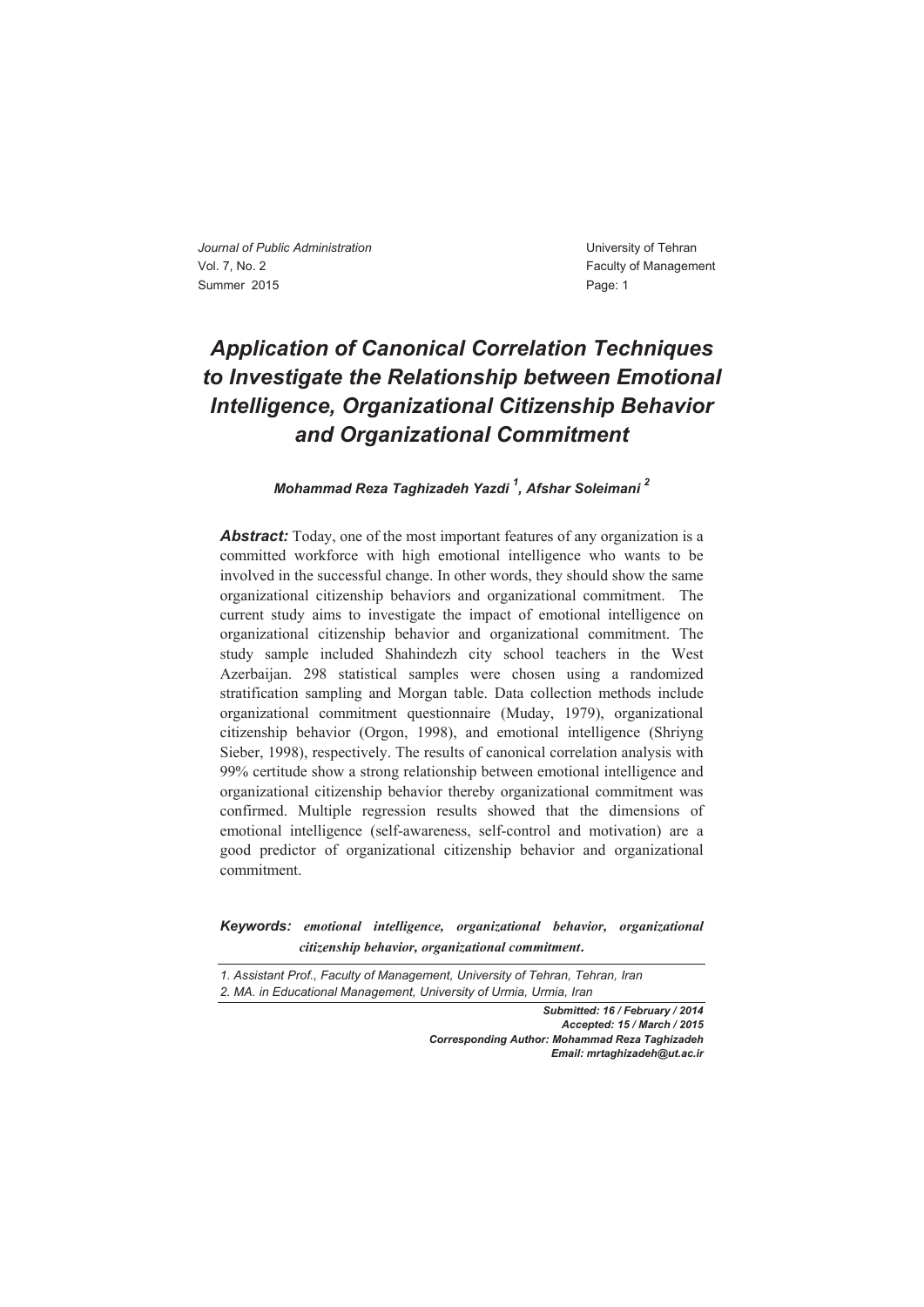# *The Impact of Perceived Organizational Support on Reducing Social Loafing*

*Hossein Damghanian 1 , Laleh Jamshidi 2 , Fereshteh Ghaleh Agha Babaie 3* 

Abstract: Nowadays, organizations are trying to maximize productivity by groups, but the results are not always completely satisfactory thereby causing some problems for organizations such as social loafing. Social loafing reduces motivation and effort in team work compared to individual work. This study intends to achieve the necessary mechanisms to reduce social loafing, and reviews the effect of perceived organizational support on social loafing. The population of this study includes all 220 employees working in offices in Tehran's Alborz Insurance Company. According to Krejcie and Morgan Table (1970), the sample size for this study is 140. Sampling for this study has been done by stratified random sampling method. The study is descriptive and correlational, and also questionnaires were used to collect data. Data analysis was conducted using structural equation modeling. The results show negative effect of perceived organizational support on social loafing, and it can adjust social loafing.

*Keywords: perceived organizational support, social loafing, team work.*

*1. Assistant Prof., Faculty of Economic, Management and Administrative Sciences, Semnan University, Semnan, Iran* 

*2. Assistant Prof., Faculty of Psychology and Educational Sciences, Semnan University, Semnan, Iran* 

*3. MBA Student, Semnan University, Semnan, Iran* 

*Submitted: 21 / December / 2014 Accepted: 25 / April / 2015 Corresponding Author: Hossein Damghanian Email: hdamghanian@semnan.ac.ir*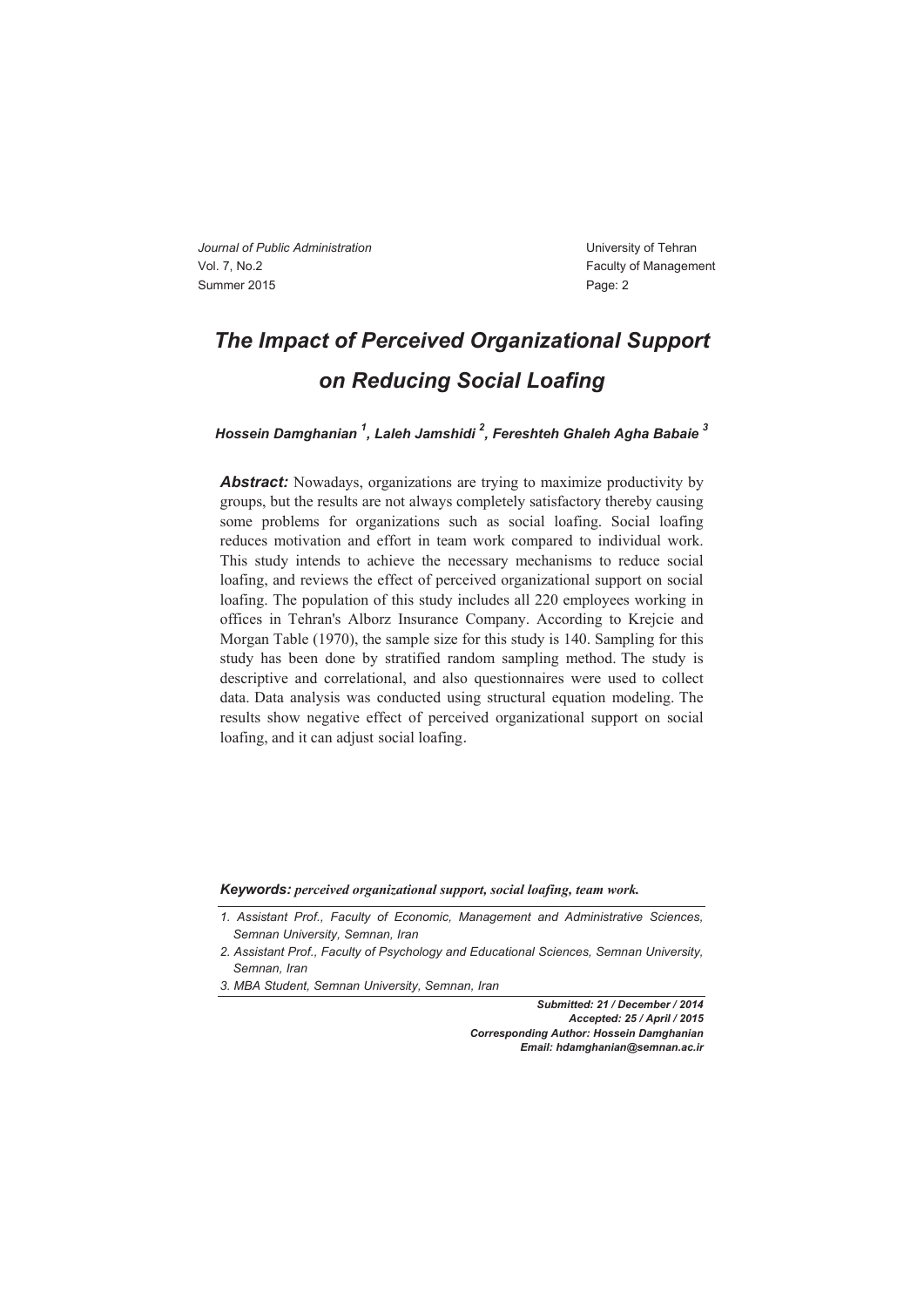### *Achieving National Wellbeing through Promoting National Competitiveness Capacity*

*Hassan Danaee Fard 1 , Jabbar Babashahi 2 , Adel Azar 3 , Asadollah Kordnaiej 4* 

**Abstract:** One of the constant concerns of economists and public administration scientists has been the transition from different stages of development accompanied by justice and social welfare. Success of governments in achieving this goal is interpreted as one of their power elements. In the present research, promoting national wellbeing is considered from the perspective of improvement of national competitiveness capacity attributes. Research methodology includes both descriptive and correlation analysis based on Structural Equation Modeling. Data was collected by means of documents and library studies from international sources. Research results indicated that providing national competitiveness capacity results in national wellbeing promotion. Meanwhile, promoting national competitiveness capacity with attributes such as "basic requirements", "efficiency enhancer" and "innovation and sophistication factors" paves the way for improvement of wellbeing in qualitative dimensions such as happiness, gender equality, etc. as well as quantitative dimensions such as health, education and research.

#### *Keywords:* **capacity, competitiveness, national competitiveness, national wellbeing, subjective wellbeing.**

*Submitted: 09 / March / 2014 Accepted: 12 / October / 2014 Corresponding Author: Jabbar Babashahi Email: j.babashahi@ut.ac.ir* 

*<sup>1.</sup> Prof., Dep. of Management and Economics, Tarbiat Modares University, Tehran, Iran* 

*<sup>2.</sup> Assistant Prof., Faculty of Management and Accounting, Farabi Campus, Qom, Iran* 

*<sup>3.</sup> Prof., Dep. of Management and Economics, Tarbiat Modares University, Tehran, Iran* 

*<sup>4.</sup> Associate Prof., Faculty of Management and Economics, Tarbiat Modares University, Tehran, Iran*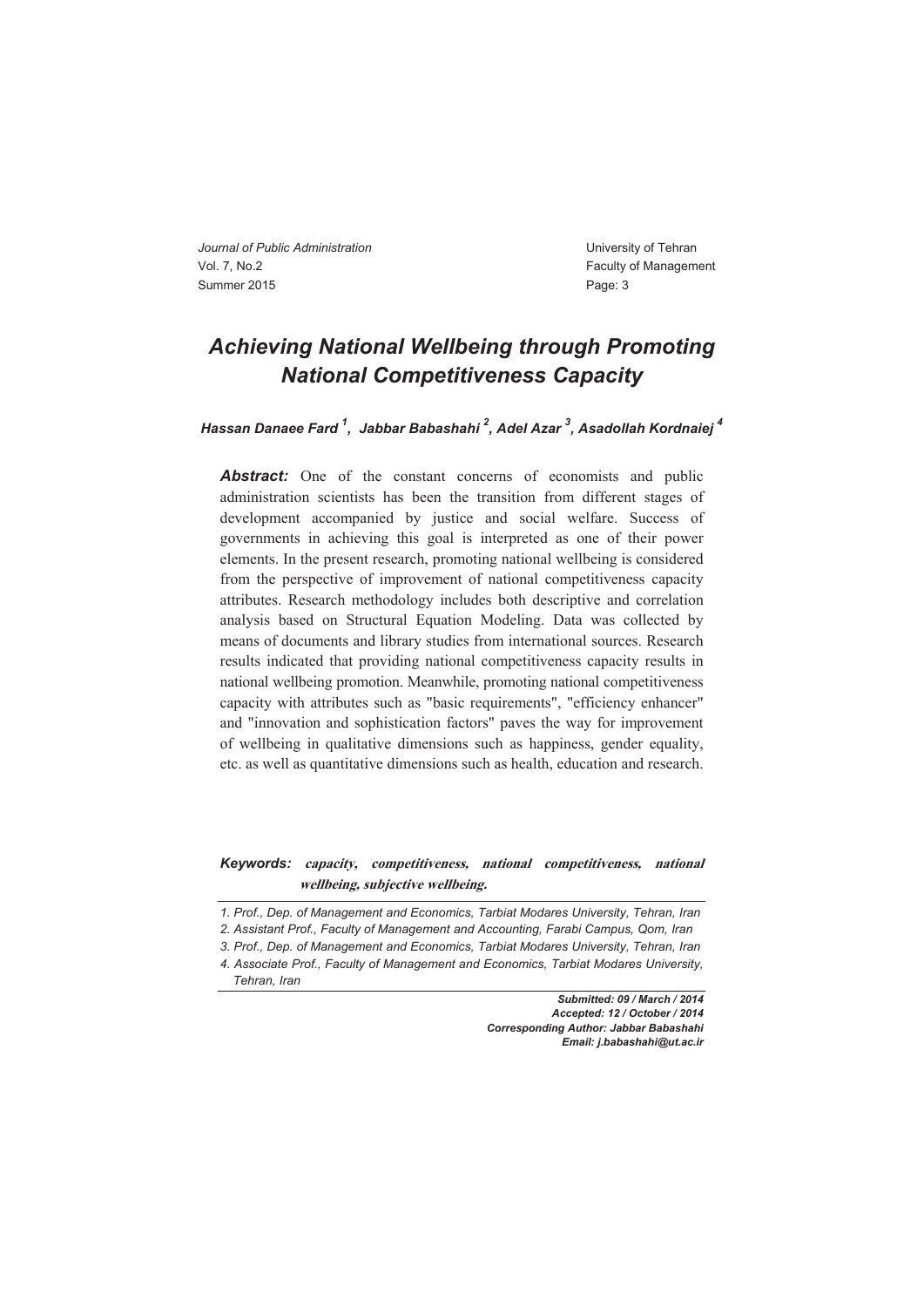### *The Impact of Employees' Judgments of Corporate Social Responsibilities Programs on Extra-role Behaviors and in-role Job Performance: with an Emphasis on the Mediating Role of Affective Commitment*

Davood Salmani <sup>1</sup>, Saeed Modaresi <sup>2</sup>, Kimia Nourian <sup>3</sup>, Arezoo Salmani <sup>4</sup>

**Abstract:** The increasing importance of corporate social responsibility programs and initiatives has led to both a micro- and macro-level consideration of the impacts of these programs and initiatives on organizations. Does employees judgment of corporate social responsibility programs have any relationship with corporate social responsibility specific performance and their in/role job performance? Our attempt in this study is to answer this question. For that purpose, a sample including 237 employees of Yazd's manufacturing-industrial units was chosen. The results of the data analysis using structural equation modeling and AMOS software indicated that employees' judgment of corporate social responsibility has a relationship with affective commitment and extra/role performance. Results didn't show any significant relation between extra-role performance and in-role job performance.

*Keywords: affective commitment, corporate social responsibility, CSR-specific performance, extra-role behavior, in-role performance***.** 

*1. Associate Prof., Faculty of Management, University of Tehran, Tehran, Iran 2. PhD Candidate in Management, Farabi Campus, Farabi Campus, Qom, Iran, Iran 3. MSc. in MBA, Faculty of Management, Payam Noor University, Tehran, Iran 4. MSc. in EMBA, Faculty of Management, Payam Noor University, Tehran, Iran* 

> *Submitted: 15 / January / 2015 Accepted: 23 / May / 2015 Corresponding Author: Saeed Modaresi Email: Modaresi.sa@ut.ac.ir*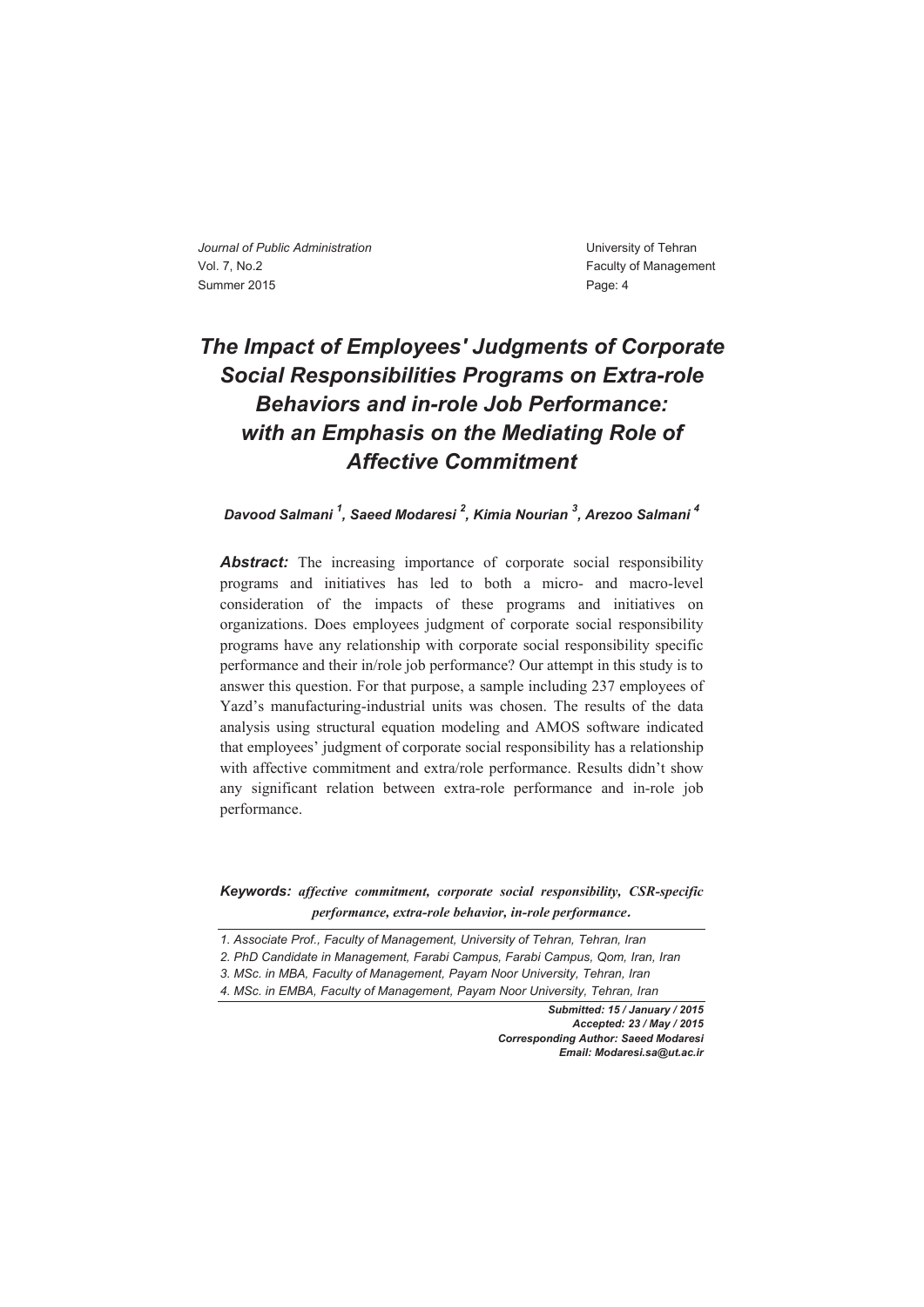## *The Effect of Psychological Capital on the Quality of the Offered Services to the Clients by the Counter Staffs with Organizational Commitment Meditation*

Seyyed Reza Seyyed Javadein<sup>1</sup>, Marjan Fayyazi<sup>2</sup>, Hosein Balochi<sup>3</sup>

**Abstract:** The current study aims to examine the impact of psychological capital and organizational commitment on the quality of the offered services to the clients by the counter staffs of Ansar bank. In this research, the theoretical model and the theories between the variables were first developed and structural equation was used to examine research theories. Ansar bank counter staffs of Tehran city are the statistical population. Therefore, for this research, 320 persons are picked based on the Morgan table using random sampling. A questionnaire was used to collect the data, the reliability and validity of which are assessed by Cronbach's alpha and confirmatory factor analysis. This conceptual model was examined using structural part called path analysis and structural equation modeling. The results showed the positive influence of psychological capital on the quality of offered services to the clients.

*Keywords: organizational commitment, psychological capital, services quality, structural equation***.** 

*Submitted: 21 / October / 2014 Accepted: 31 / January / 2015 Corresponding Author: Hossein Balochi Email: Hossinbalochi@alumni.ut.ac.ir* 

*<sup>1.</sup> Prof. in Business Marketing, Faculty of Management, University of Tehran, Tehran, Iran* 

*<sup>2.</sup> Assistant Prof. in Human Resources, Faculty of Management, University of Tehran, Tehran, Iran* 

*<sup>3.</sup> Ph.D. Candidate in International Marketing Management, Faculty of Management and Economic, University of Semnan, Semnan, Iran*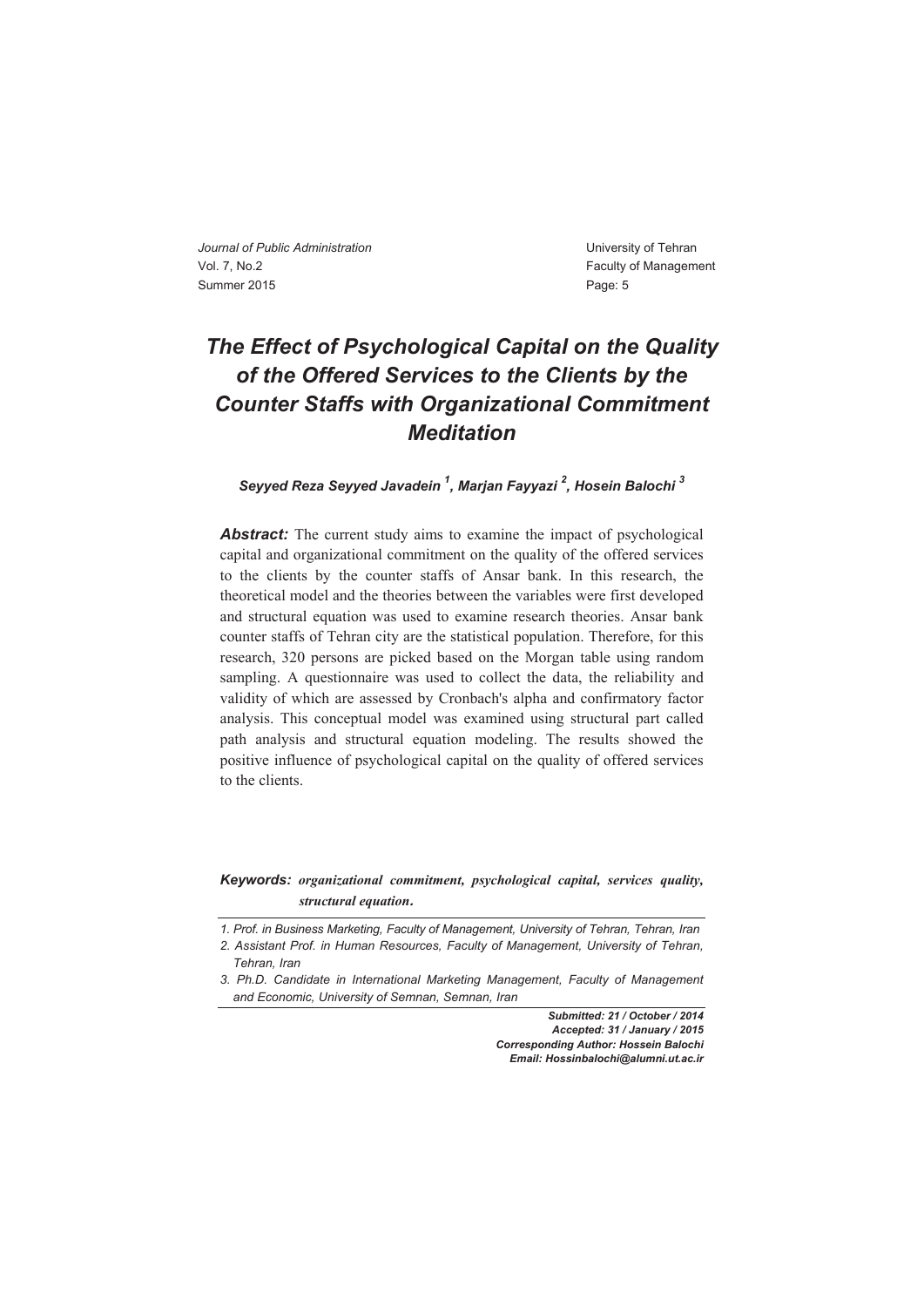## *The Impact of Trade Openness and business environment on Foreign Direct Investment: A Panel Data of World Countries from 2004 to 2012*

*Mahsa Ghandehari <sup>1</sup> , Saeid Akbariani 2 , Sonia Habibi Rad 3 , Reza Abachian Ghassemi 4 , Ahmadreza Mohammadi <sup>5</sup>* 

**Abstract:** The current study examines the impact of trade openness and business environment on foreign direct investment among 23 countries in Southwest Asia over the period 2004 to 2012. The research approach is econometric and the generalized regression of panel data was used to test the effect of the variables of interest. The results show that trade openness directly (coefficient of 0.002, p-value =  $0.031$ ) determines foreign direct investment. Among the business indices, the cost of construction permits (- 0.012), enforcement of contracts (-0.002), received electricity (coefficient of 0.002), the cost of starting a new business (-0.051), the time required to export (-0.154), the time required to import (-0.112) and the costs of preparing and paying taxes (0.008) showed sufficient statistical significance. The time required to import and export has the highest share for anticipation of the foreign direct investment. These results suggest that developing an appropriate model in which a convergence is found between policy institutions is a necessary issue to promote trade liberalization and improve the business environment.

#### *Keywords:* **business environment, foreign direct investment, panel data, trade openness.**

*1. Associate Prof., Faculty of Economics & Administrative Science, University of Isfahan. Isfahan, Iran* 

*Submitted: 01 / September / 2014 Accepted: 05 / January / 2015 Corresponding Author: Saeid Akbariani Email: akbariani\_s@yahoo.com* 

*<sup>2.</sup> PhD. Candidate in Human Resource Management, University of Isfahan, Isfahan, Iran* 

*<sup>3.</sup> MBA in Technology Management, University of Tehran, Kish Campus, Iran* 

*<sup>4.</sup> PhD. Candidate in Human Resource Management, University of Isfahan, Isfahan, Iran* 

*<sup>5.</sup> MSc., Industrial Management, Institute of Educational Planning and Research Management, Tehran, Iran*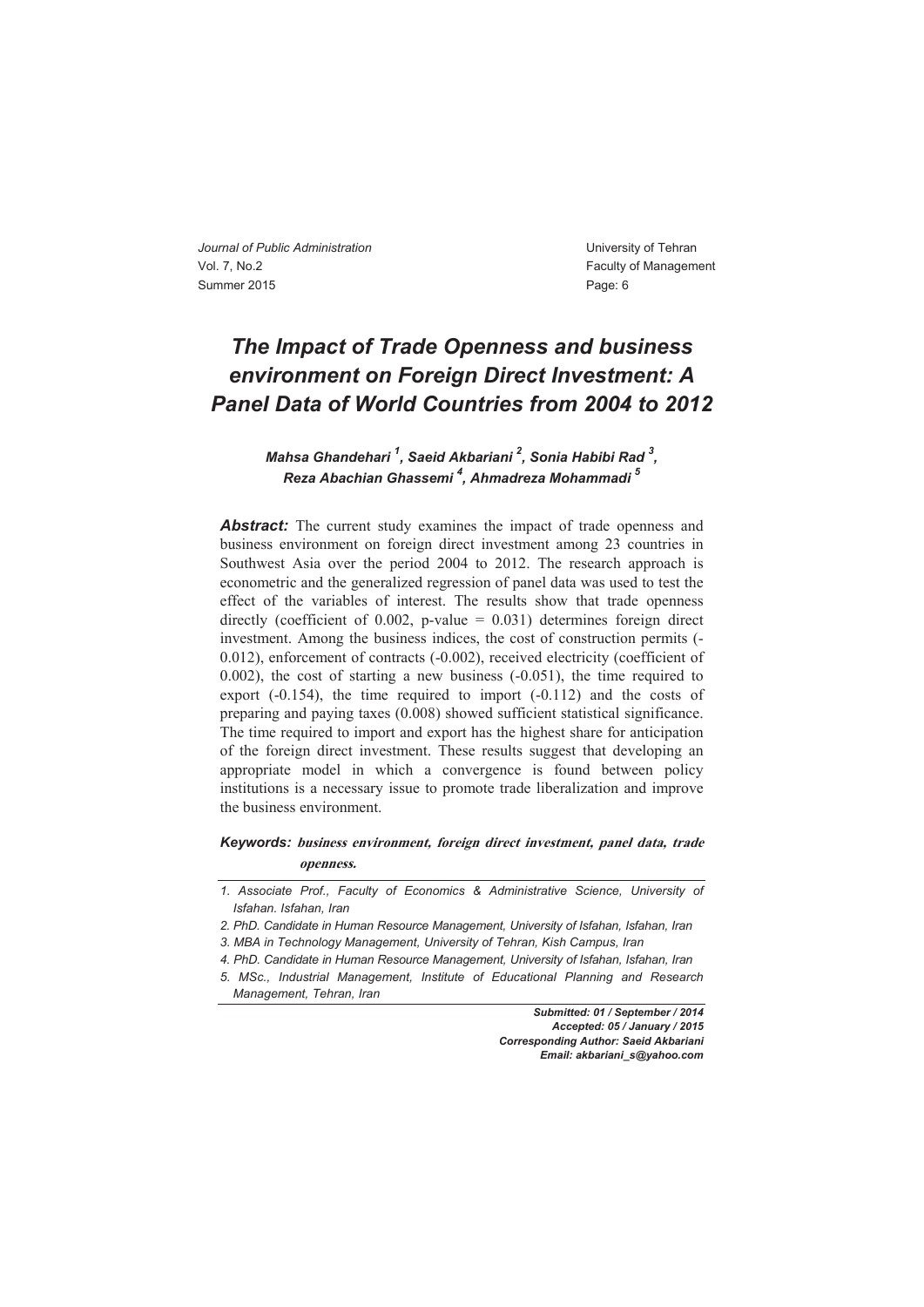### *Evaluation of Civil Order Phenomenon Management Based on Designing Variables Measuring Level of System Effectiveness and its Application in Modern Approach to Crisis Management*

#### *Seyyed Jalil Lajevardi 1 , Ali Mollajan 2*

**Abstract:** In this regard, learning about dynamic behavior of the civil order phenomenon and analysis of all information obtained from "Operational Environment" associated with the system of interest may be considered an essential step in the process of "Crisis Management" for mega-cities. For this reason, the present study aims to develop a way for evaluating the effectiveness level of civil order management system by establishing a set of quantitative variables, based on which we can eventually obtain the probability of successfully meeting each of the root-FRs, which is basically required to manage the civil order phenomenon behavior in the system (city) of interest. To verify the practical capability of the presented method, this study, as an analytical-descriptive research, focuses on a population, which consists of "Tehran's Police Chief Dep.", "Tehran's Municipality Org.", "Tehran's Emergency Medical Services Org.", and "Public Media (TV, Radio, and Presses)", from which, finally, 140 participants are randomly drawn using "Stratified Sampling Method" to be inquired. Library Studies, Face-to-Face/Telephone Interviews, and Researcher–made Questionnaires are all three ways specifically used for gathering all required data and information. This study considers learning of changes in probability of successfully fulfilling each of the system root-FRs to be a sound basis for effective management of civil order phenomenon.

*Keywords:* **civil order phenomenon, crisis management, quality function deployment (QFD***), root functional requirements, systems theory***.** 

*1. Assistant Prof., Faculty of Management, Shahid Beheshti University, Tehran, Iran* 

*Submitted: 12 / June / 2014 Accepted: 01 / October / 2014 Corresponding Author: Ali Mollajan Email: Alimollajan@alum.sharif.edu*

*<sup>2.</sup> M.Sc. in Industrial Engineering-Socio-Economic Systems Engineering, Sharif University of Technology, Tehran, Iran*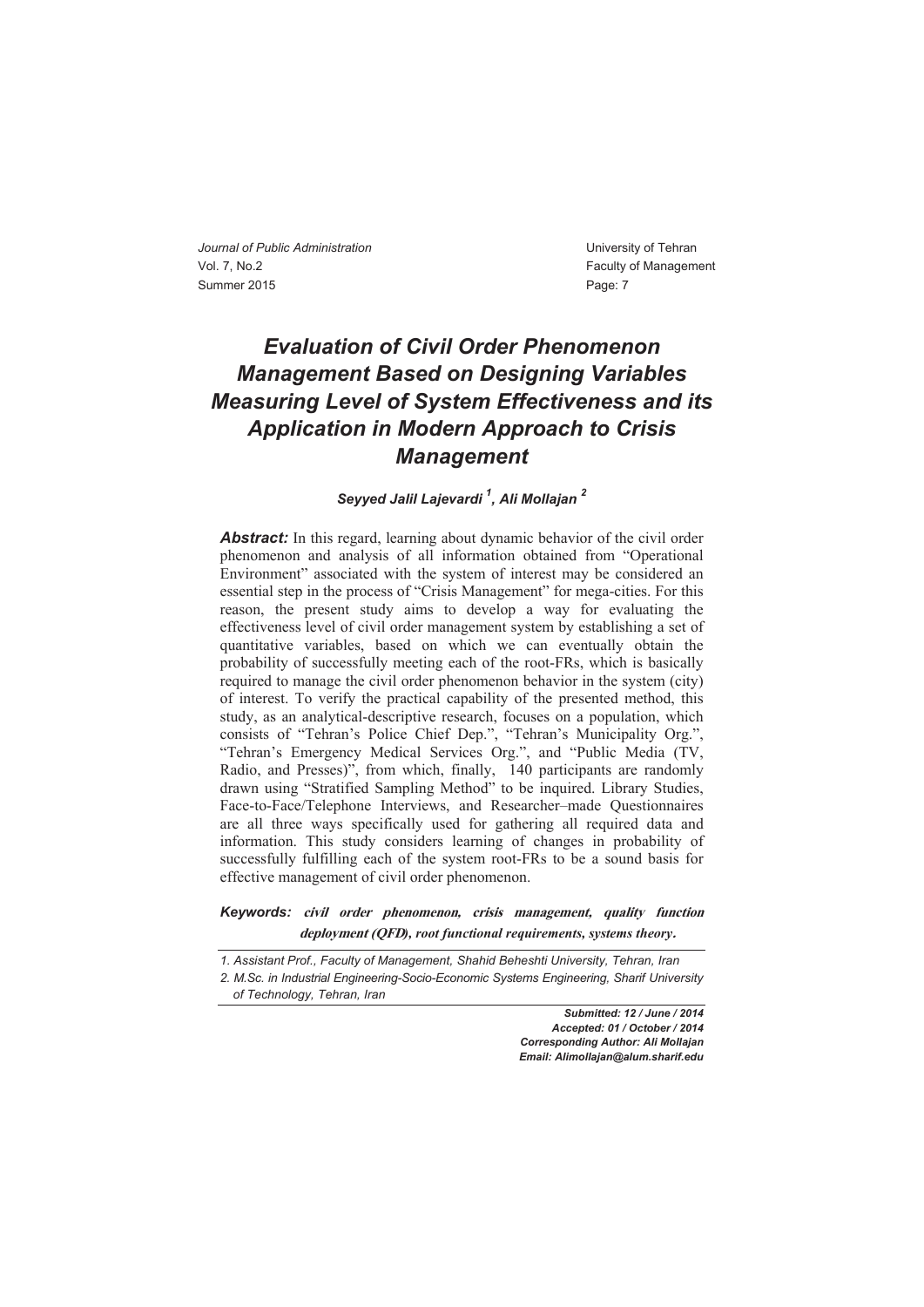*Journal of Public Administration* University of Tehran Vol. 7, No.2 **Faculty of Management Vol. 7, No.2** Faculty of Management Summer 2015 **Page: 8** 

# *Benchmarking and its Applications in Organizations (Case Study: Designing the Characteristics of Organized Inner- City Area in Tehran City)*

### *Behzad Mashali 1*

Abstract: Tehran municipality, at the lowest level, has been divided to many inner- city areas. If the municipality is going to provide desired services to citizens, it is necessary to design the characteristics of organized inner-city areas. This research is designed to identify the characteristics of organized inner-city areas in Tehran city- based on the benchmarking mechanism. Required data was gathered by interview and data has been analyzed by using Delphi Technique and Content Analysis. The results suggest that 1) to formulate the characteristics of organized inner-city area in city of Tehran, we can use the benchmarking mechanism; 2) to formulate the characteristics of organized inner-city area, the focus must be on both functions and the work processes; 3) the necessity to focus on within industry benchmarking; that is, we must focus on municipalities by using the mechanism of "sister city"; especially, sister city to large municipalities (such as New York, London, Tokyo, etc.).

*Keywords: benchmarking, external benchmarking, inner- town or inner- city area, internal benchmarking.*

*1. Assistant Prof., Faculty of Humanities, University of Science and Culture, Tehran, Iran* 

> *Submitted: 05 / May / 2014 Accepted: 04 / February / 2015 Email: behmashali@gmail.com*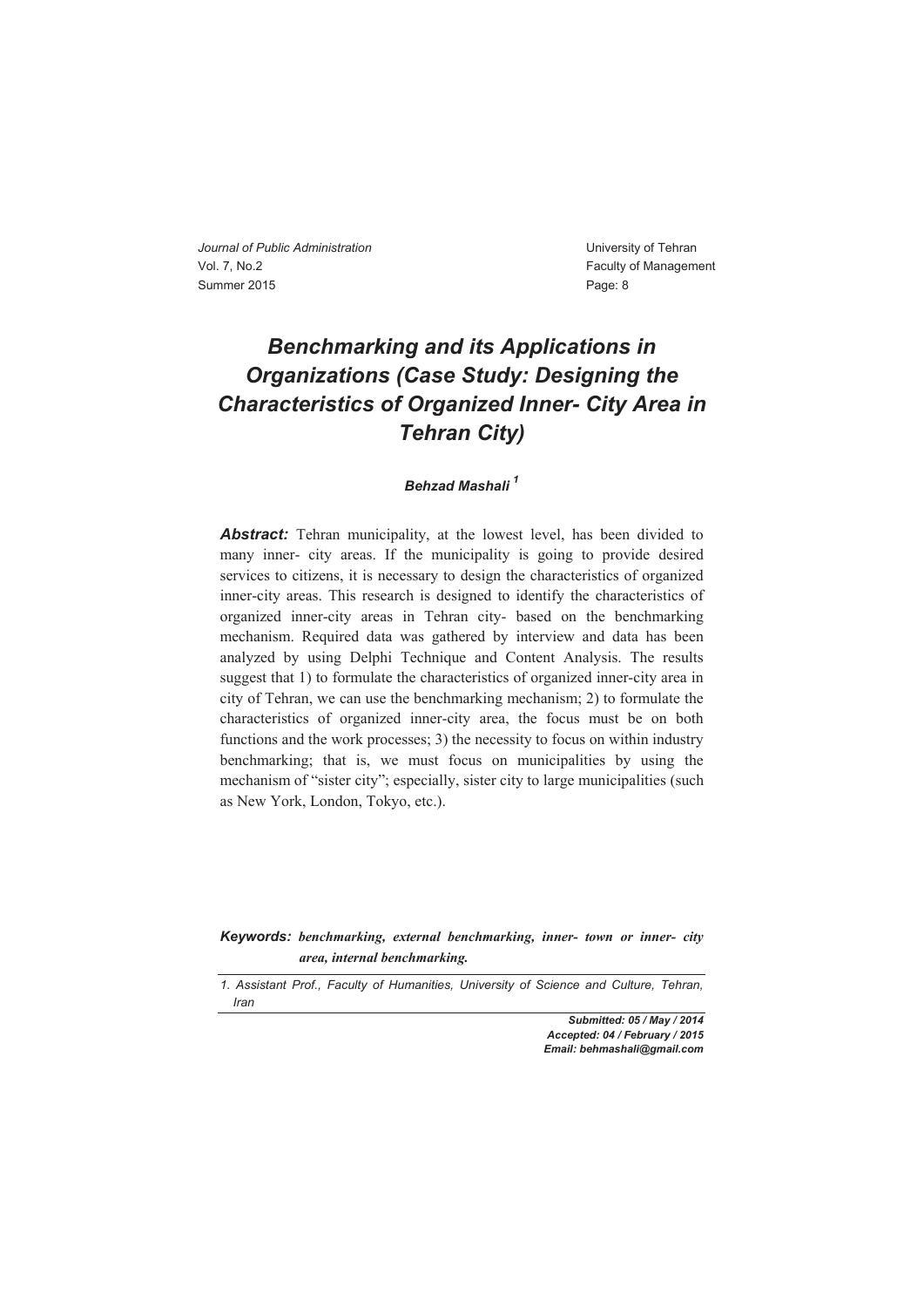### *Investigating the Relationship between Organizational Intelligence and Human Resource Flexibility in Knowledge Based Organizations*

### *Amir Houshang Nazarpoori 1 , Samad Rahimi Aghdam <sup>2</sup>*

Abstract: The current study aims to explain the scientific foundation of and offer practical solutions to University of Tabriz human resources flexibility based on organizational intelligence. The research is applied in terms of purpose and descriptive in terms of data collection and it is casual according to relationship among variables. The data were collected by Albrecht organizational questionnaire and human resources flexibility questionnaire based on the Batachariya, Snell and Wright studies. The statistical population consists of scientific members of University of Tabriz in four knowledge groups; where 235 individuals were selected as statistical sample by Cochran formula in confidence level of %95 and finally 210 questionnaires were analyzed using simple random and cluster sampling method. The results of structural equations modeling showed that organizational intelligence by recognition coefficient of %79 is the strong predictor of human resources flexibility. Also, the results of Pearson correlation showed that all organizational intelligence variable dimensions have a positive and significant relationship with human resources flexibility.

*Keywords:* **human resources flexibility, knowledge based organization, organizational intelligence.** 

*Submitted: 03 / February / 2014 Accepted: 10 / May / 2014 Corresponding Author: Samad Rahimi Aghdam Email: s.rahimiaghdam@gmail.com*

*<sup>1.</sup> Assistant Prof., Business Management, Faculty of Economics and Administrative Sciences, University of Lorestan, Khoram Abad, Iran* 

*<sup>2.</sup> PhD. Candidate in Human Resource Management, Faculty of Economics and Administrative Sciences, University of Lorestan, Khoram Abad, Iran*